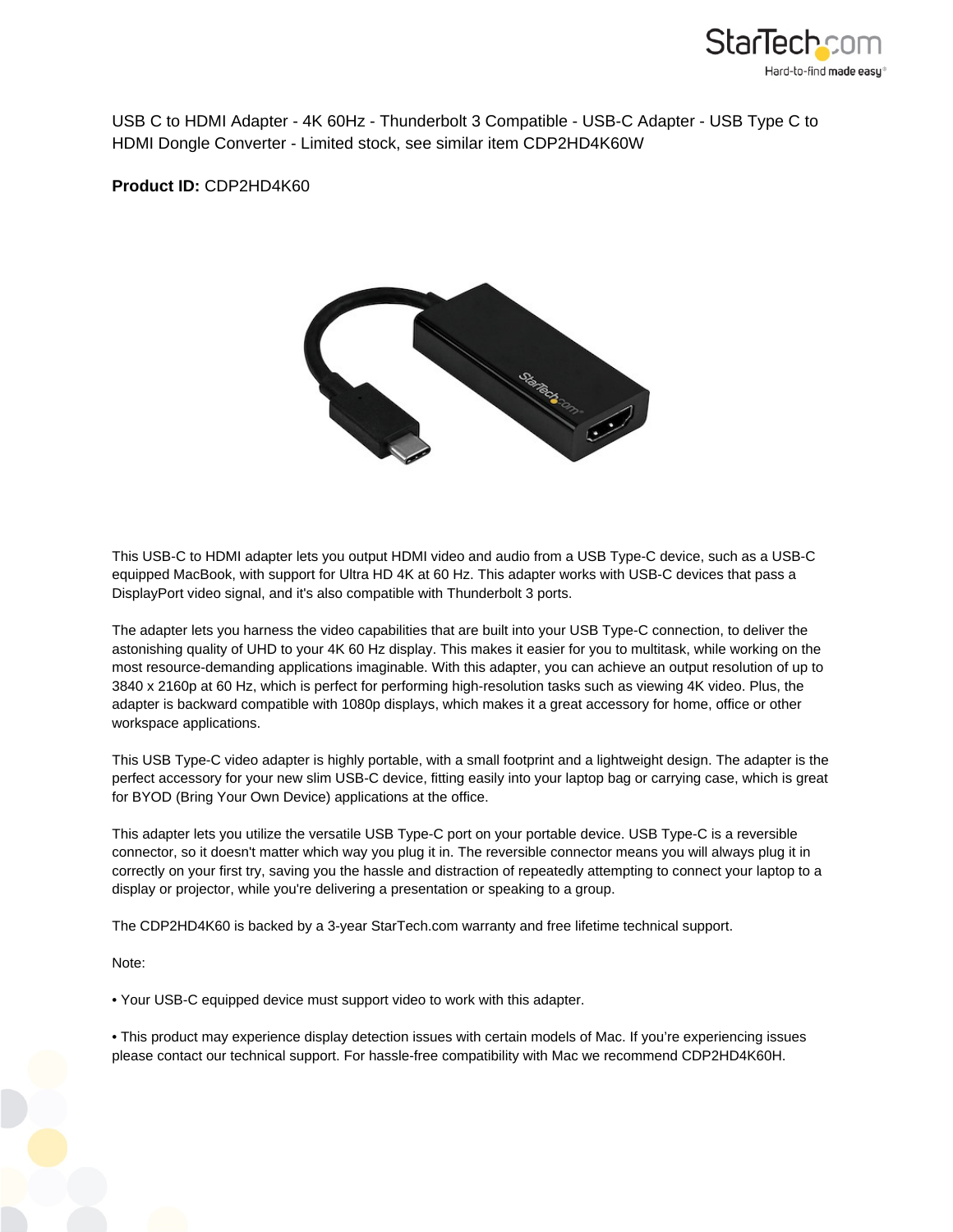

## **Certifications, Reports and Compatibility**

## **Applications**

- Keep the adapter with you while traveling, to connect to any HDMI monitor, television or projector you come across
- Connect your BYOD MacBook or Chromebook to an HDMI display at work
- Connect an HDMI display to your USB-C laptop to use as a secondary monitor

## **Features**

- Run resource-demanding applications on 4K displays at 60 hz
- Maximum portability with a small footprint and lightweight design
- Hassle-free connection with the reversible USB-C connector
- Thunderbolt 3 port compatible
- 7.1 audio support

| <b>Hardware</b> |                                                    |                                    |
|-----------------|----------------------------------------------------|------------------------------------|
|                 | Warranty                                           | 3 Years                            |
|                 | AV Input                                           | USB-C                              |
|                 | Ports                                              | 1                                  |
|                 | AV Output                                          | <b>HDMI - 2.0</b>                  |
|                 | Chipset ID                                         | Parade - PS176                     |
|                 |                                                    | STMicroelectronics - STM32F072CBU6 |
| Performance     |                                                    |                                    |
|                 | Video Revision                                     | <b>HDMI 2.0</b>                    |
|                 | Maximum Cable Distance 23.0 ft [7 m]<br>To Display |                                    |
|                 | Maximum Digital<br><b>Resolutions</b>              | 3840 x 2160 (Ultra HD 4K) @ 60hz   |
|                 | <b>Supported Resolutions</b>                       | 1024x768                           |
|                 |                                                    |                                    |
|                 |                                                    | 1280x720                           |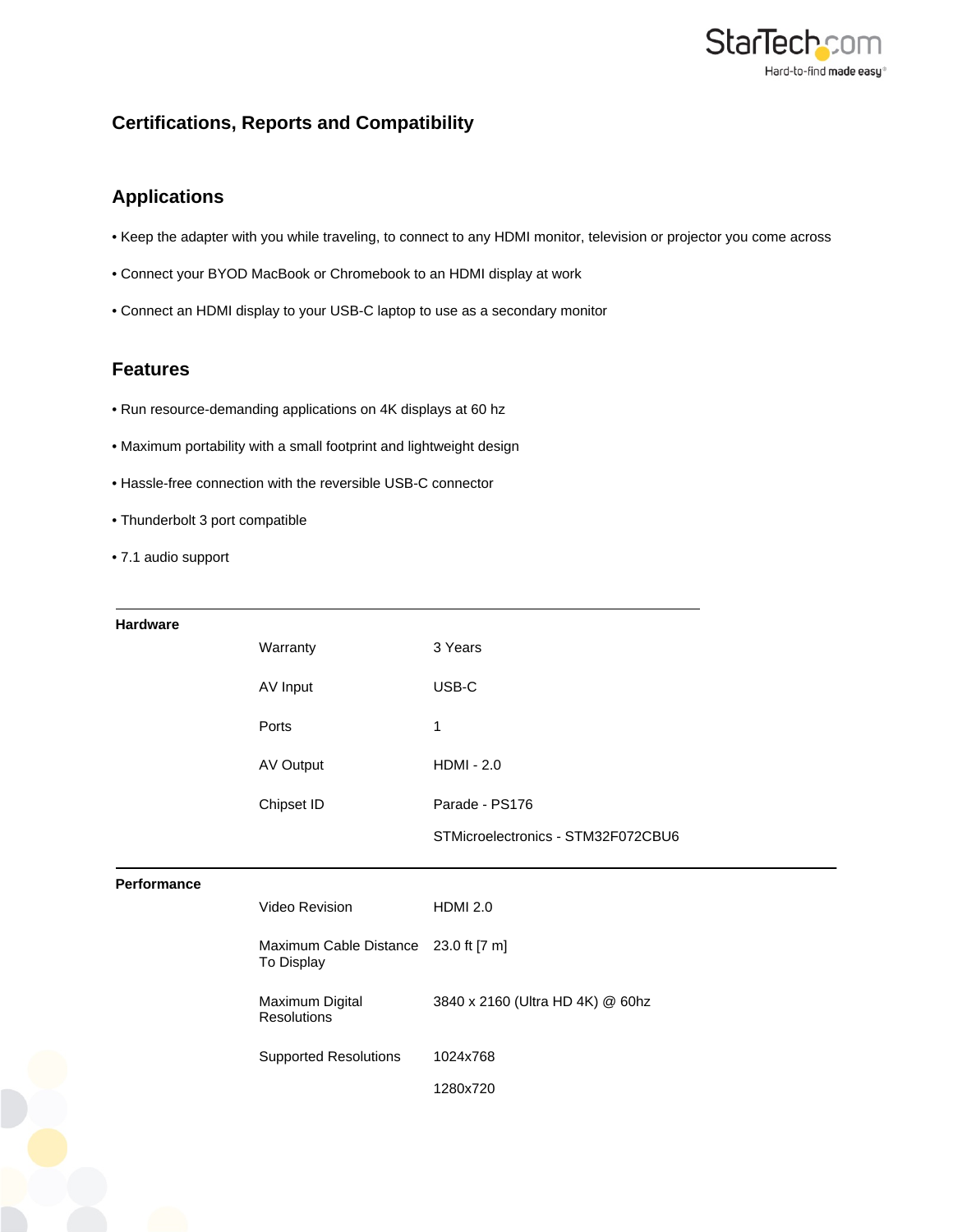

|                                               |                                  | 1920x1080                                                                                                |
|-----------------------------------------------|----------------------------------|----------------------------------------------------------------------------------------------------------|
|                                               |                                  | 1920x1200                                                                                                |
|                                               |                                  | 2560x1440                                                                                                |
|                                               |                                  | 2560x1600                                                                                                |
|                                               |                                  | 3840 x 2160                                                                                              |
|                                               | Wide Screen Supported            | Yes                                                                                                      |
|                                               | Audio Specifications             | HDMI - 7.1 Channel Audio                                                                                 |
| Connector(s)                                  |                                  |                                                                                                          |
|                                               | Connector A                      | USB-C (24 pin) DisplayPort Alt Mode                                                                      |
|                                               | Connector B                      | HDMI (19 pin)                                                                                            |
| <b>Special Notes /</b><br><b>Requirements</b> |                                  |                                                                                                          |
|                                               | System and Cable<br>Requirements | Your USB-C port must support DisplayPort over USB-C (DP Alt<br>mode) in order to work with this adapter. |
|                                               | Note                             | This video adapter is not compatible with cables that use<br>RedMere technology.                         |
| Environmental                                 |                                  |                                                                                                          |
|                                               | <b>Operating Temperature</b>     | 0C to 40C (32F to 104F)                                                                                  |
|                                               | Storage Temperature              | -20C to 60C (-4F to 140F)                                                                                |
|                                               | Humidity                         | 25% to 85% RH                                                                                            |
| <b>Physical</b><br><b>Characteristics</b>     |                                  |                                                                                                          |
|                                               | Color                            | <b>Black</b>                                                                                             |
|                                               | <b>Accent Color</b>              | <b>Black</b>                                                                                             |
|                                               | Cable Length                     | 3.7 in [93 mm]                                                                                           |
|                                               | Product Length                   | 5.9 in [15 cm]                                                                                           |
|                                               | Product Width                    | 1.0 in [25 mm]                                                                                           |
|                                               | Product Height                   | 0.4 in [11 mm]                                                                                           |
|                                               | Weight of Product                | 0.8 oz [23 g]                                                                                            |